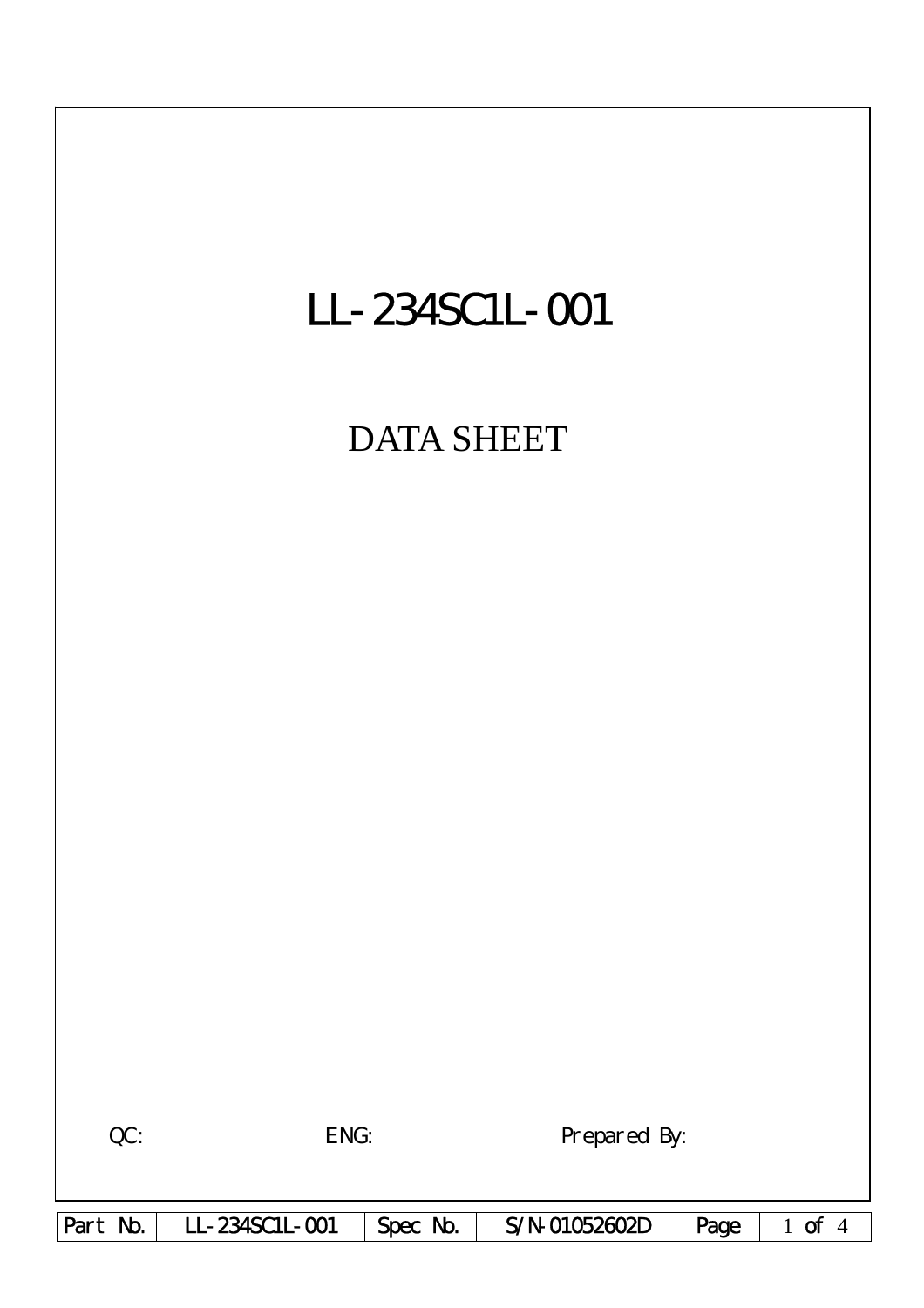## **Features**

- ♦ 2x3mm rectangular package
- ♦ Wide viewing angle
- ♦ General purpose leads
- ♦ Reliable and rugged

# **Package Dimension:**



| Part NO.       | Lens Color         | Source Color     |  |  |
|----------------|--------------------|------------------|--|--|
| LL-234SC1L-001 | <b>Water Clear</b> | Super Bright Red |  |  |

### **Notes:**

- 1. All dimensions are in millimeters (inches).
- 2. Tolerance is  $\pm 0.25(.010")$  mm unless otherwise noted.
- 3. Protruded resin under flange is 1.0mm(.04") max
- 4. Lead spacing is measured where the leads emerge from the package.
- **5.** Specifications are subject to change without notice

Part No. | LL-234SC1L-001 | Spec No. | S/N-01052602D | Page | 2 of 4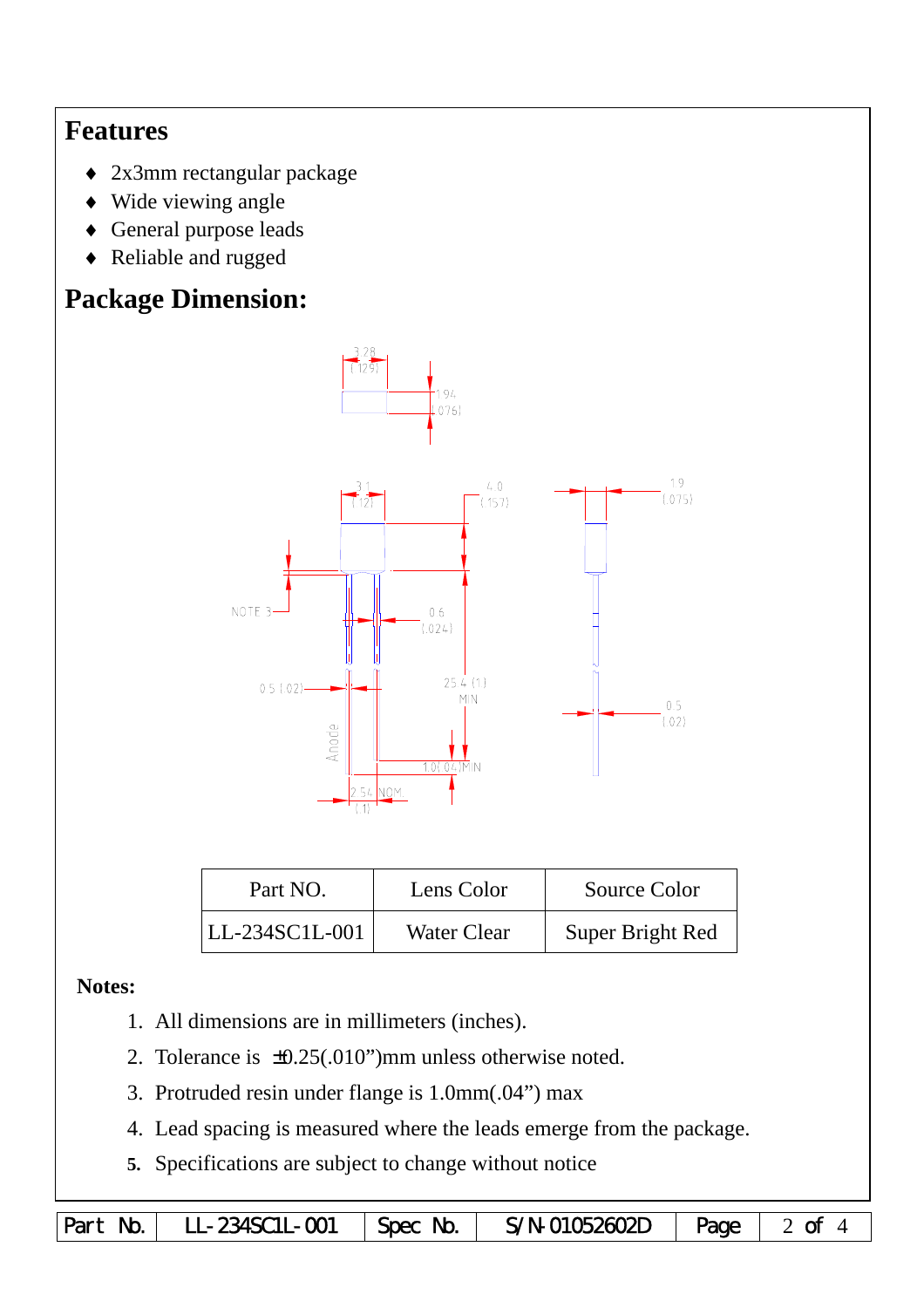| <b>Absolute Maximum Ratings at Ta=25</b> |  |
|------------------------------------------|--|
|                                          |  |

| Parameter                                                    | MAX.           | Uni t          |  |  |
|--------------------------------------------------------------|----------------|----------------|--|--|
| Pover Dissipation                                            | 100            | mW             |  |  |
| Peak Forward Current<br>(1/10 Duty Cycle, 0.1ms Pulse Width) | 100            | mA             |  |  |
| Continuous Forward Current                                   | 40             | mA             |  |  |
| Derating Linear From 50                                      | Q.4            | $m\mathcal{N}$ |  |  |
| Reverse Vol tage                                             | 5              | V              |  |  |
| Operating Temperature Range                                  | to +80<br>- 40 |                |  |  |
| Storage Temperature Range                                    | $-40$ to $+80$ |                |  |  |
| Lead Sol dering Temperature<br>$4mm(.157")$ From Body        | 260.           | for 5 Seconds  |  |  |

#### **Electrical Optical Characteristics at Ta=25**℃

| Parameter                   | Symbol               | Mn. | Typ. | Max. | Uni t | Test Condition      |
|-----------------------------|----------------------|-----|------|------|-------|---------------------|
| Luminous Intensity          | l v                  |     | 15   |      | mcd   | $I = 20mA$ (Note 1) |
| Vi ewing Angl e             | $\mathcal{P}$<br>1/2 |     | 86   |      | Deg   | (Note 2)            |
| Peak Emission Wavelength    | $\mathbf{p}$         |     | 660  |      | nm    | $I_F = 20$ mA       |
| Dominant Wavelength         | d                    |     | 640  |      | nm    | $I = 20mA$ (Note 3) |
| Line Half-Width<br>Spectral |                      |     | 24   |      | nm    | $I_F = 20$ mA       |
| Forward Voltage             | $V_F$                |     | 1.85 | 2.40 | V     | $I_F=20$ mA         |
| Reverse Current             | I R                  |     |      | 100  | μA    | $V_R = 5V$          |

#### Note:

- 1.Luminous intensity is measured with a light sensor and filter combination that approximates the CIE eye-response curve.
- $2 1/2$  is the off-axis angle at which the luminous intensity is half the axial luminous i ntensity.
- 3.The dominant wavelength ( d) is derived from the CIE chromaticity diagram and represents the single wavelength which defines the color of the device.

Part No. | LL-234SC1L-001 | Spec No. | S/N-01052602D | Page | 3 of 4